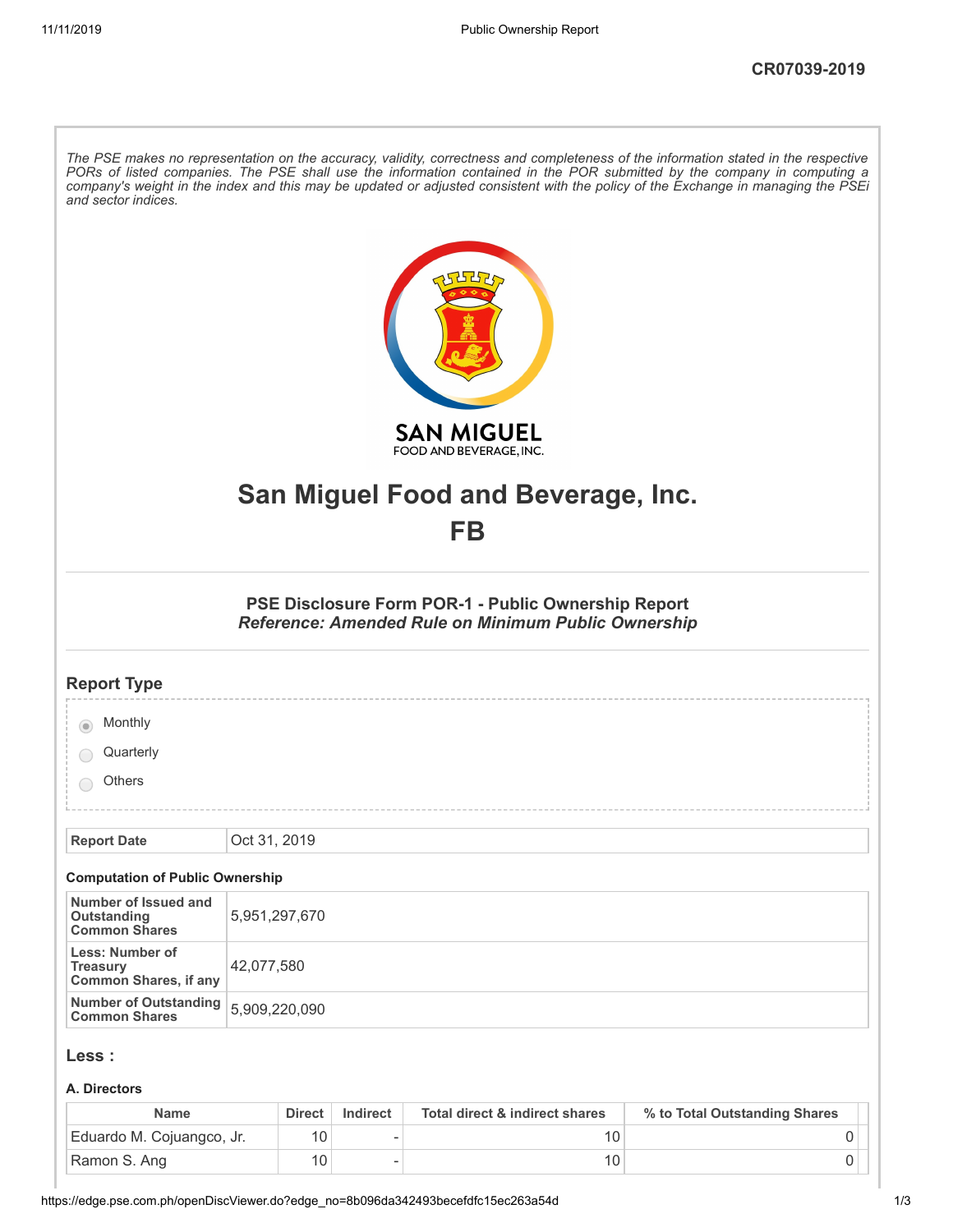| Carmelo L. Santiago      | 10  |         | 10      | 0 |
|--------------------------|-----|---------|---------|---|
| Menardo R. Jimenez       | 10  |         | 10      | 0 |
| Francisco S. Alejo III   | 10  | 230,000 | 230,010 | O |
| Ma. Romela M. Bengzon    | 10  |         | 10      | O |
| Minita V. Chico-Nazario  | 10  |         | 10      | 0 |
| Ricardo C. Marquez       | 10  |         | 10      | 0 |
| Cirilo P. Noel           | 10  |         | 10      | O |
| Roberto N. Huang         | 10  |         | 10      | 0 |
| Emmanuel B. Macalalag    | 10  |         | 10      | 0 |
| Ferdinand K. Constantino | 10  |         | 10      | O |
| Aurora T. Calderon       | 10  |         | 10      | 0 |
| Winston A. Chan          | 10  |         | 10      | 0 |
| Joseph N. Pineda         | 10  |         | 10      | 0 |
|                          | 150 | 230,000 | 230,150 | 0 |

### **B. Officers**

| <b>Name</b>                              |  | Direct   Indirect   Total direct & indirect shares   % to Total Outstanding Shares |
|------------------------------------------|--|------------------------------------------------------------------------------------|
| Ramon S. Ang (same as above)             |  |                                                                                    |
| Francisco S. Alejo III (same as above)   |  |                                                                                    |
| Roberto N. Huang (same as above)         |  |                                                                                    |
| Emmanuel B. Macalalag (same as above)    |  |                                                                                    |
| Ferdinand K. Constantino (same as above) |  |                                                                                    |
| Ildefonso B. Alindogan                   |  |                                                                                    |
| Alexandra B. Trillana                    |  |                                                                                    |
|                                          |  |                                                                                    |

### **C. Principal/Substantial Stockholders**

| <b>Name</b>            | <b>Direct</b> | Indirect | Total direct & indirect shares | % to Total Outstanding Shares |
|------------------------|---------------|----------|--------------------------------|-------------------------------|
| San Miguel Corporation | 5,245,082,440 | ۰        | 5,245,082,440                  | 88.76                         |
|                        | 5,245,082,440 |          | 5,245,082,440                  | 88.76                         |

## **D. Affiliates**

| <b>Name</b> | <b>Direct</b> | Indirect | Total direct & indirect shares | % to Total Outstanding Shares |
|-------------|---------------|----------|--------------------------------|-------------------------------|
| None        |               |          |                                |                               |
|             |               |          |                                |                               |

### **E. Government**

| <b>Name</b> | <b>Direct</b> | Indirect | Total direct & indirect shares | % to Total Outstanding Shares |
|-------------|---------------|----------|--------------------------------|-------------------------------|
| None        |               |          |                                |                               |
|             |               |          |                                |                               |

## **F. Banks**

| <b>Name</b> | <b>Direct</b> | Indirect | Total direct & indirect shares | % to Total Outstanding Shares |
|-------------|---------------|----------|--------------------------------|-------------------------------|
| None        |               |          |                                |                               |
|             |               |          |                                |                               |

## **G. Employees**

| <b>Name</b> | <b>Direct</b> | Indirect | Total direct & indirect shares | % to Total Outstanding Shares |
|-------------|---------------|----------|--------------------------------|-------------------------------|
| None        |               |          |                                |                               |
|             |               |          |                                |                               |